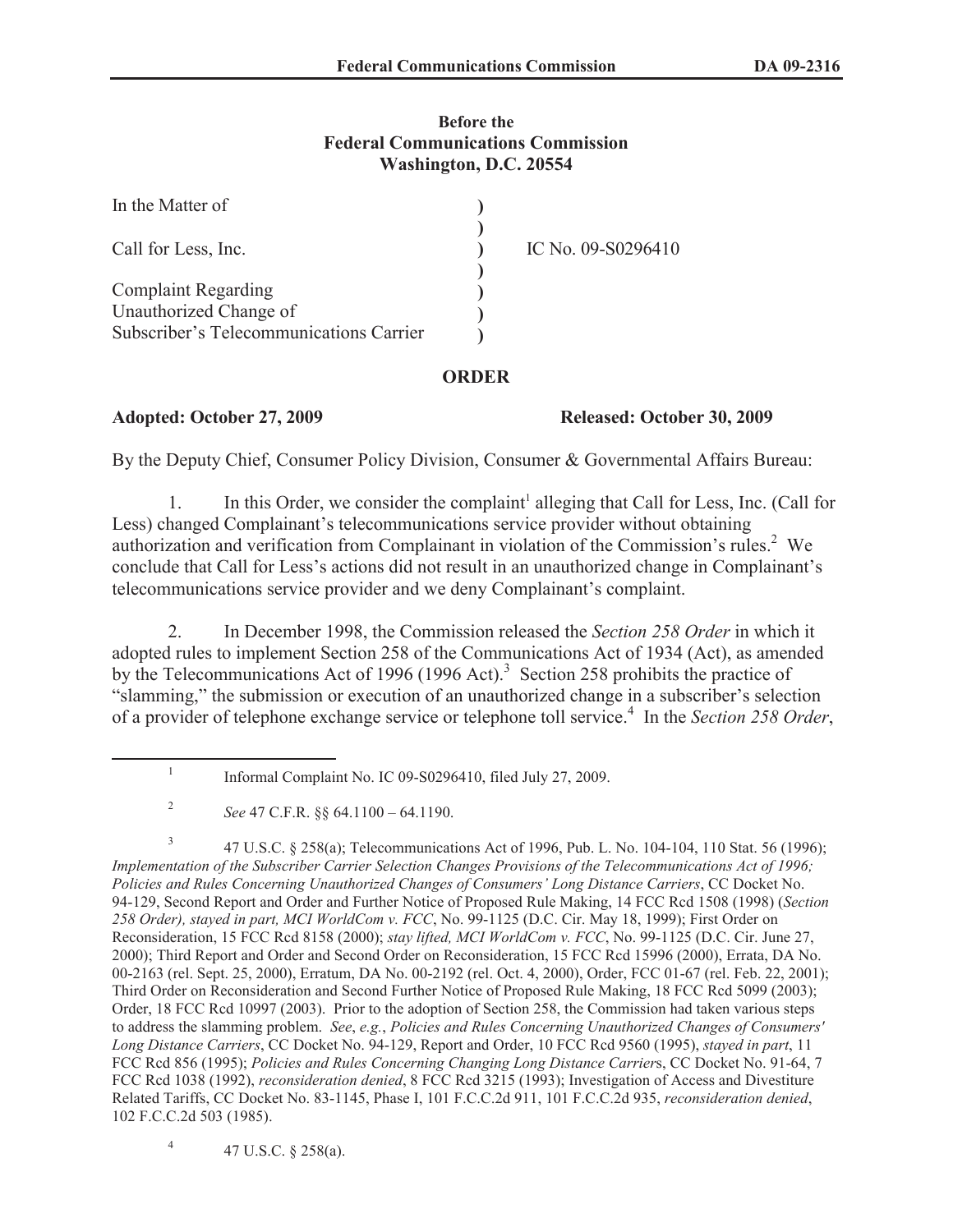the Commission adopted aggressive new rules designed to take the profit out of slamming, broadened the scope of the slamming rules to encompass all carriers, and modified its existing requirements for the authorization and verification of preferred carrier changes. The rules require, among other things, that a carrier receive individual subscriber consent before a carrier change may occur.<sup>5</sup> Pursuant to Section 258, carriers are absolutely barred from changing a customer's preferred local or long distance carrier without first complying with one of the Commission's verification procedures.<sup>6</sup> Specifically, a carrier must: (1) obtain the subscriber's written or electronically signed authorization in a format that meets the requirements of Section 64.1130; (2) obtain confirmation from the subscriber via a toll-free number provided exclusively for the purpose of confirming orders electronically; or (3) utilize an independent third party to verify the subscriber's order.<sup>7</sup>

3. The Commission also has adopted liability rules. These rules require the carrier to absolve the subscriber where the subscriber has not paid his or her bill. In that context, if the subscriber has not already paid charges to the unauthorized carrier, the subscriber is absolved of liability for charges imposed by the unauthorized carrier for service provided during the first 30 days after the unauthorized change.<sup>8</sup> Where the subscriber has paid charges to the unauthorized carrier, the Commission's rules require that the unauthorized carrier pay 150% of those charges to the authorized carrier, and the authorized carrier shall refund or credit to the subscriber 50% of all charges paid by the subscriber to the unauthorized carrier.<sup>9</sup> Carriers should note that our actions in this order do not preclude the Commission from taking additional action, if warranted, pursuant to Section 503 of the Act.<sup>10</sup>

4. We received Complainant's complaint on July 27, 2009, alleging that Complainant's telecommunications service provider had been changed to Call for Less without Complainant's authorization. Pursuant to Sections 1.719 and  $64.1150$  of our rules,<sup>11</sup> we notified Call for Less of the complaint and Call for Less responded on August 18, 2009.<sup>12</sup> We find that the complaint involves a dial-around long distance service and not a switch of presubscribed long

7 *See* 47 C.F.R. § 64.1120(c). Section 64.1130 details the requirements for letter of agency form and content for written or electronically signed authorizations. 47 C.F.R. § 64.1130.

8 *See* 47 C.F.R. §§ 64.1140, 64.1160. Any charges imposed by the unauthorized carrier on the subscriber for service provided after this 30-day period shall be paid by the subscriber to the authorized carrier at the rates the subscriber was paying to the authorized carrier at the time of the unauthorized change. *Id.*

9 *See* 47 C.F.R. §§ 64.1140, 64.1170.

<sup>10</sup> *See* 47 U.S.C. § 503.

<sup>11</sup> 47 C.F.R. § 1.719 (Commission procedure for informal complaints filed pursuant to Section 258 of the Act); 47 C.F.R. § 64.1150 (procedures for resolution of unauthorized changes in preferred carrier).

<sup>12</sup> Call for Less's Response to Informal Complaint No. 09-S0296410, received August 18, 2009.

<sup>5</sup> *See* 47 C.F.R. § 64.1120.

<sup>6</sup> 47 U.S.C. § 258(a).